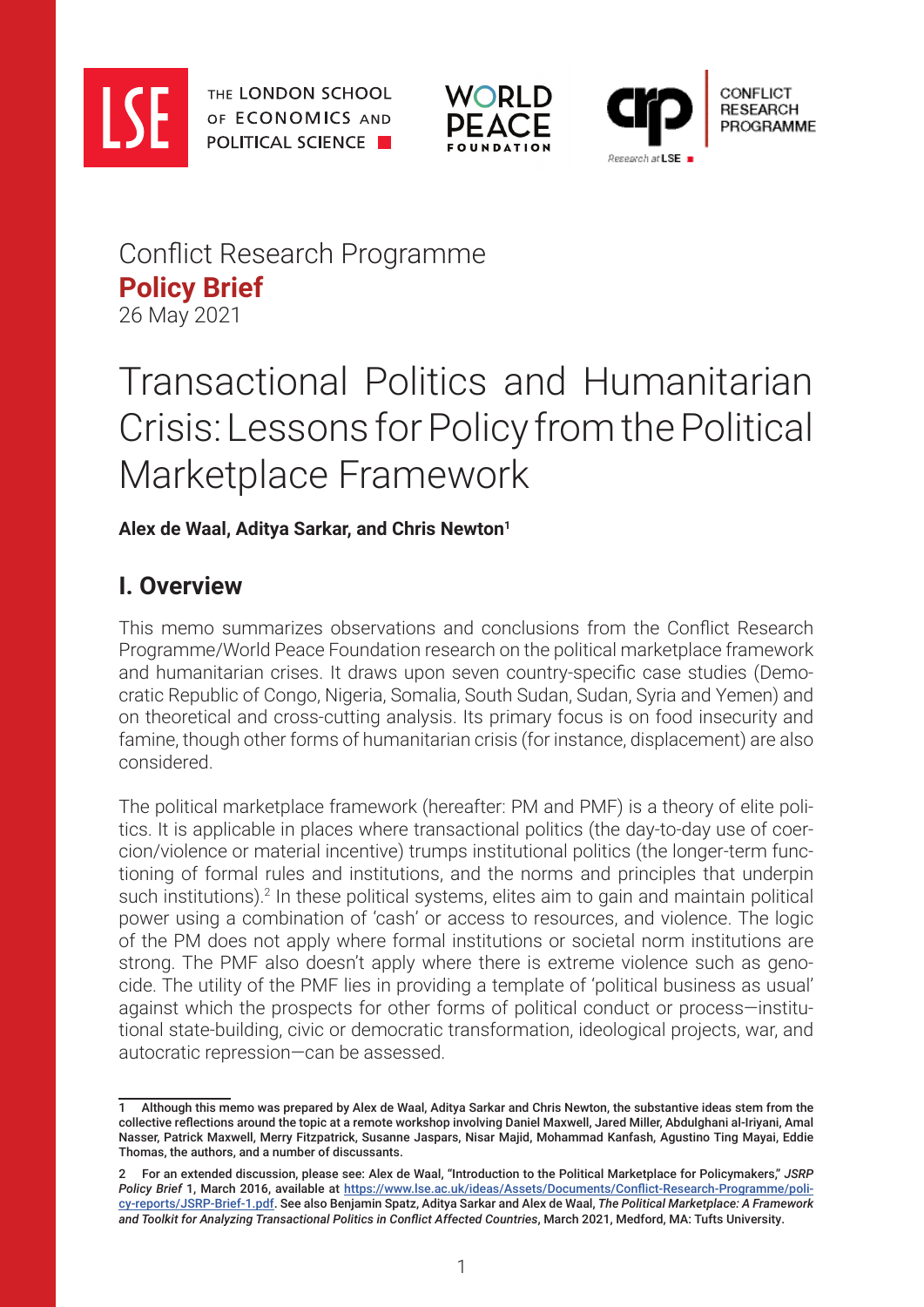All the countries in which there is severe and widespread food insecurity today are countries in which there is a dominant PM or trend towards a PM. All countries which are at risk of famine, are also countries at war, and although the logic of violence and war overlap with the PM, these logics are not coterminous. Conflict and war can also be undertaken for other reasons, for instance, ideology, revenge, survival, and power.

Our 'headline' findings can be divided into two parts: the overarching analytical conclusions from the case studies and their more practical implications. We provide illustrations throughout the remainder of the memo.

#### *1. Broad Analytical Conclusions*

Our first major finding is that it is *the combination of the PM and war that is crucial to the genesis of humanitarian crisis*. A corollary is that a humanitarian crisis is not necessarily a crisis for a PM, but instead, represents a change in opportunities, sources of finance, and the price of loyalty which elites have to negotiate. Regardless of the cause of the humanitarian crisis, PMs (and their underlying logic of transactional politics) can adapt themselves to the changes wrought by these crises and outlast them.

The second takeaway is that *political business as usual* (i.e. the PM) *tends to raise the risk of, or in some cases deliberately cause, severe and extreme food insecurity or forced displacement. At the very least, the PM is an entrenched obstacle to providing public goods including basic welfare and humanitarian action.* Where public goods do exist in PMs, elites either dismantle these goods, or attempt to coopt and extract resources from them. The key point is that the priority for those at the helm of a PM is the acquisition and retention of power – not the welfare of people. Acquiring and retaining power requires politicians to obtain political funds and secure political allegiances through payment, threat, or by licencing extractive practices. In PMs, we therefore tend to see situations of severely increased vulnerability to food insecurity and mismanaged or inhibited humanitarian response (often in ways that humanitarians struggle to come to terms with). In rare cases, elite compacts may prevent famine in PMs, but this is usually because famine prevention allows for more efficient extraction of political funds.

Our third major finding is that *humanitarian operations are routinely caught up in the calculus of transactional politics deployed by the belligerents in a specific PM*. This is especially the case where other sources of political funding, such as oil or minerals, are not readily available to PM actors.

The overarching theme that emerges from across the case studies is that the most important, immediate and long-term causes of the humanitarian crisis are economic policies, longer term economic deprivation, war and external shocks. For the most part, these form part of the broader political economy and shape the PM, but the marketization of politics can both amplify shocks and make it harder for countries to overcome them. Across all our case-study sites we see a growth of economic precarity, with large populations being pushed to the edge as a consequence of war and political business-as-usual. We also see the disassembly of institutionalized states (akin to what we used to call state fragility). Of course, when the political system in a country has become locked into the PM logic, it is extremely difficult to reform it in the direction of welfare/development and democracy. Those who are content with the PM logic can benefit from, or at least can live with precarity and state disassembly, and continue to conduct their political business as usual even when violent conflict, natural disaster or economic shocks plunge populations into humanitarian crisis.

#### *2. Practical Implications*

The most important practical conclusion from the case studies is that conflict sensitive program-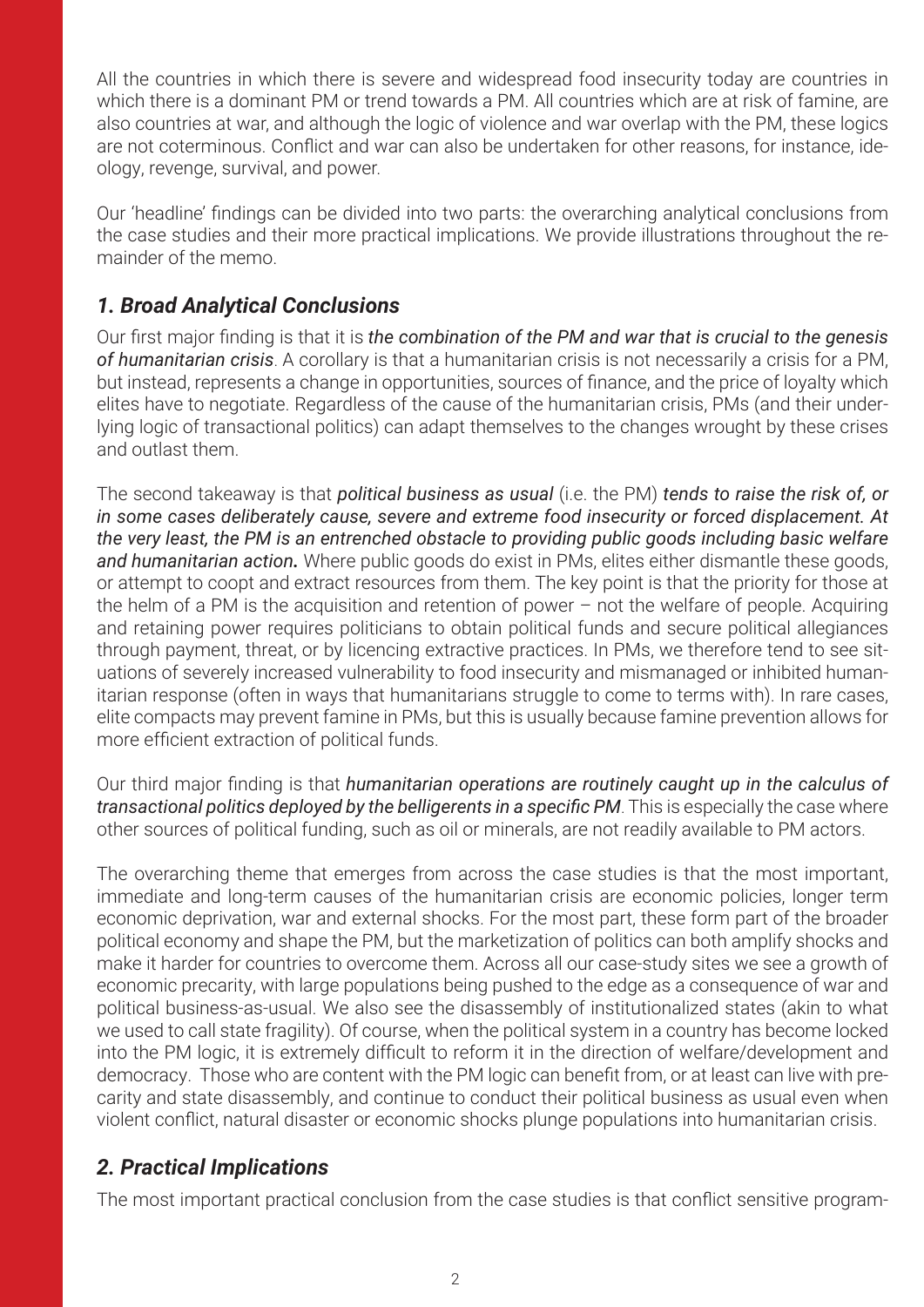ming requires humanitarians and policymakers to be sensitive to the basic logic of the PMF.

The PMF *can help humanitarians reset some of their basic operating assumptions* – including notions of good faith actors (operating under political economic constraints), distinctions between 'political' and other forms of organized violence and thinking of war and peace as distinct operational phases, rather than as closely interlinked manifestations of underlying political turbulence. In short, analyzing their operating environment through a PMF lens can help humanitarians assess events more realistically and correct some of the biases which a 'typical' aid worker might carry. Conducting a political marketplace analysis requires humanitarians to go beyond a political econo $my$  analysis<sup>3</sup> and focus on the actors in the country, the types of deal-making which characterizes politics at different levels, as well as the types of resources and the nature of coercion being used by elites to retain power.

Second, the PMF must be seen as a critical tool for achieving the full spectrum of conflict sensitive programming within a humanitarian crisis. Minimizing harm and maximizing contributions to peace across humanitarian programming fundamentally requires understanding power in all its forms within a given context over time, from the highest political level to the village politics of community-based targeting. The PMF can be utilized by humanitarians to understand the most extreme humanitarian crises and how their programming does and will likely interact with a PM. Identifying risks and opportunities in a PM is also essential to the operationalization of the humanitarian-development-peace 'triple nexus'.

Third, using the *PMF can help humanitarians improve their forecasting.* For instance, a nuanced PMF analysis can help generate insights into some of the likely humanitarian impacts of political crises. Thus, it can inform both strategic-level planning, such as annual system-wide outputs like the Humanitarian Response Plan and the Humanitarian Needs Overview, as well as more discrete uses, like shorter-term forecasting for operational planning, like pre-positioning food assistance. Applying the PMF can also help improve the ability of famine early warning systems to consider the likely impacts of conflict on food security.

In any situation, a humanitarian is always likely to be confronted by questions of who the relevant actors are, what are their interests, and what their reactions are likely to be to different events – applying the PMF can help answer these questions.

## **II. The relationship between humanitarian crises and the PMF**

In general, the fact that a political system is marketized has no necessary implications for humanitarian crises or food insecurity, beyond the humdrum but important observation that the welfare of the general population is ancillary to the logic of transactional elite politics. However, there are specific points of intersection between the PMF and humanitarian crises. These relate to:

- War and starvation crimes (point 1).
- Food: production, urban consumption, and large-scale food relief (points 2-4).
- Economic management, reform and reconstruction (points 5-7).
- Peripheral governance, local starvation operations, labour force management, war economies and peace agreements (points 8-12).
- Humanitarian, assistance, humanitarian spending, and humanitarian entrepreneurship (point 4).
- Information and labelling (point 13).

<sup>3</sup> We understand a 'political economy analysis' to mean analysis of how political institutions, the political environment, and the economic system (allocation and control of resources) influence and shape each other while the political market refers to the day-to-day functioning of politics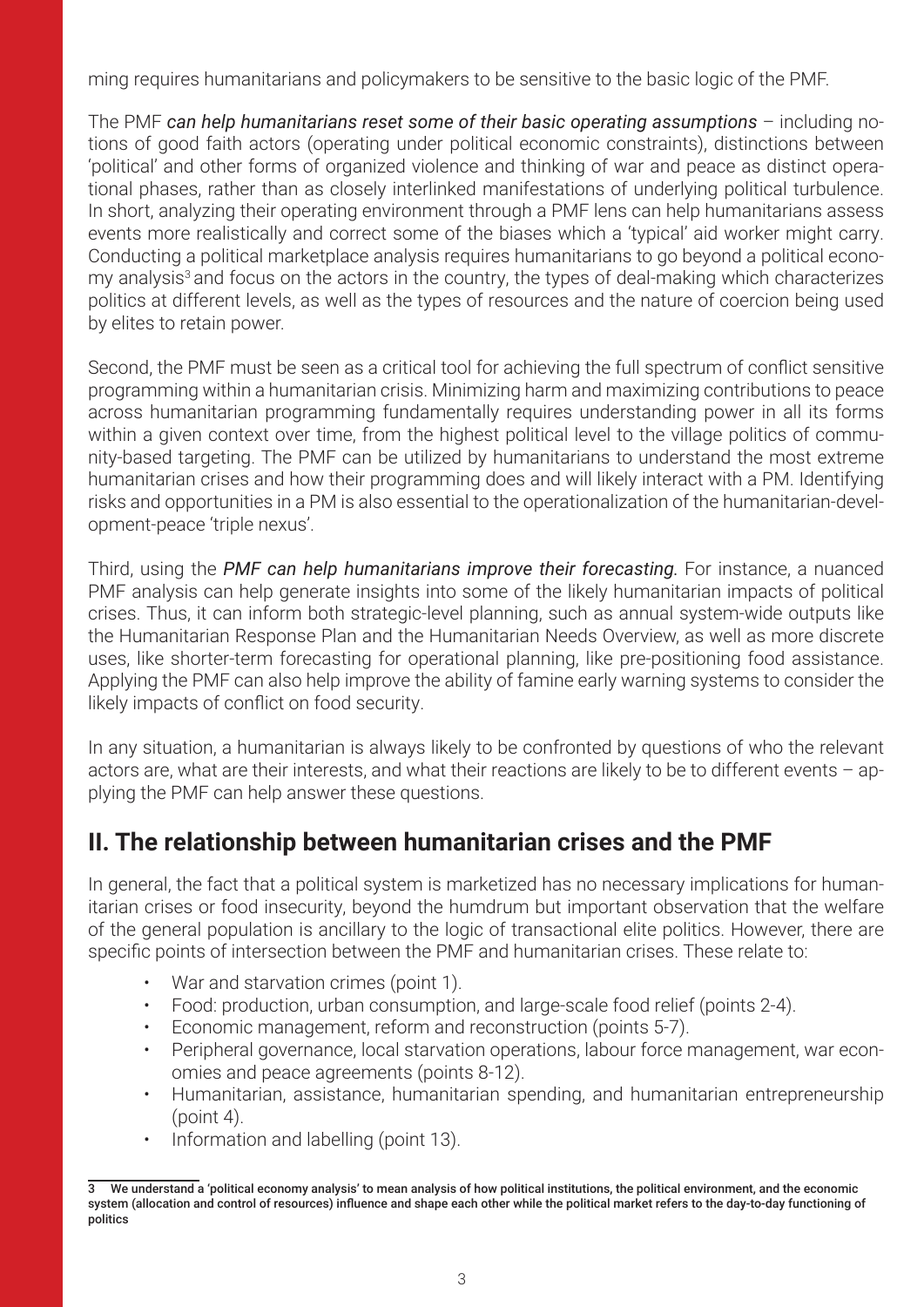• Norms and accountability (point 14).

#### *1. War and Starvation Crimes*

War is the most common cause of humanitarian emergency and famine in the contemporary world. All the ways in which war precipitates crises and causes starvation and famine are wellknown and are beyond the scope of this memo, but they include deliberate starvation crimes, starvation as the consequence of specific political economic goals (such as moving people off their land to take control of it, appropriating assets, licensing pillage, etc.), the reckless pursuit of war strategies that cause deprivation and hunger, and knock-on economic effects.

The logic of the PM does not cover all elements of politics and war. The twin manifestations of transactional politics (in the Liberian vernacular), may well be violence and 'cash violence', but wars may be triggered by, and may escalate for other reasons. Wars (especially extreme violence) can also be economically damaging for elite-efforts to extract political funds. Notwithstanding these caveats, organized violence is often a point of entry or intensification of marketized politics. The PM thrives in disruption, and gangsterism and kleptocracy go hand-in-hand in these systems. War is expensive and those who organize it need to make deals to purchase equipment, pay costs and salaries. The arms business is famously corrupt and other war financing can require deals made under pressure of need and secrecy. Further, sustained conflict leads to war economies (see point 11) which often consist of profiteering from sieges, pillage or illicit commerce. War economies may not always be initiated from the logic of a political marketplace, but they can sustain or intensify starvation crimes by restricting access to essential materials such as food and medicines. It is worth noting, however, that war economies can also create the conditions for some people to sustain themselves and avert famine in the face of siege warfare (as in Syria) – by permitting the entry of food and medication at much higher costs.

Using starvation as a weapon transgresses many social and ethical norms. It is made possible by the formal or informal suspension of laws and regulations (through a state of emergency, censorship and propaganda, etc.) and is usually exacerbated by the suspension of norms (including humanitarian ones). This can occur officially, (through a state of emergency) or informally (through wartime propaganda, the exploitation or manipulation of political identities, etc.), but the net effect is to reduce or even eliminates accountability for political actors. For instance, governments commonly use a suite of instruments of authoritarian rule to ensure that humanitarian operations bend to their political purposes. This begins with the suppression of information and control over diagnosis of the nature of the crisis (see point 15), and continues through diversion, extortion, selective provision and manipulation. Authoritarians will use threats of expulsion (or worse) to keep aid agencies in line, well aware that humanitarians will often compromise to serve those in need.

The suspension of norms, either officially or informally, reduces or even eliminates accountability for political actors.

#### *2. Agrarian Economies*

The PMF intersects with the political economy of agriculture and food in several ways. A commercial agricultural sector may provide the profits—from sale of crops and livestock, from sales of land leases, from using land as collateral to raise loans—that supports a section of the political class. This has historically been the case for Sudan's political elite, and to a lesser extent in Somalia, South Sudan and elsewhere. However, where the agrarian sector is the single most important contributor to a country's GDP, employment and livelihoods, it does not follow that it has comparable significance to its PM. Agriculture may be marginal to the PM because it simply doesn't generate major funds for political budgets. This could be the case even if it is the major contributor to state tax revenue, as long as that tax revenue is handled by a state institution following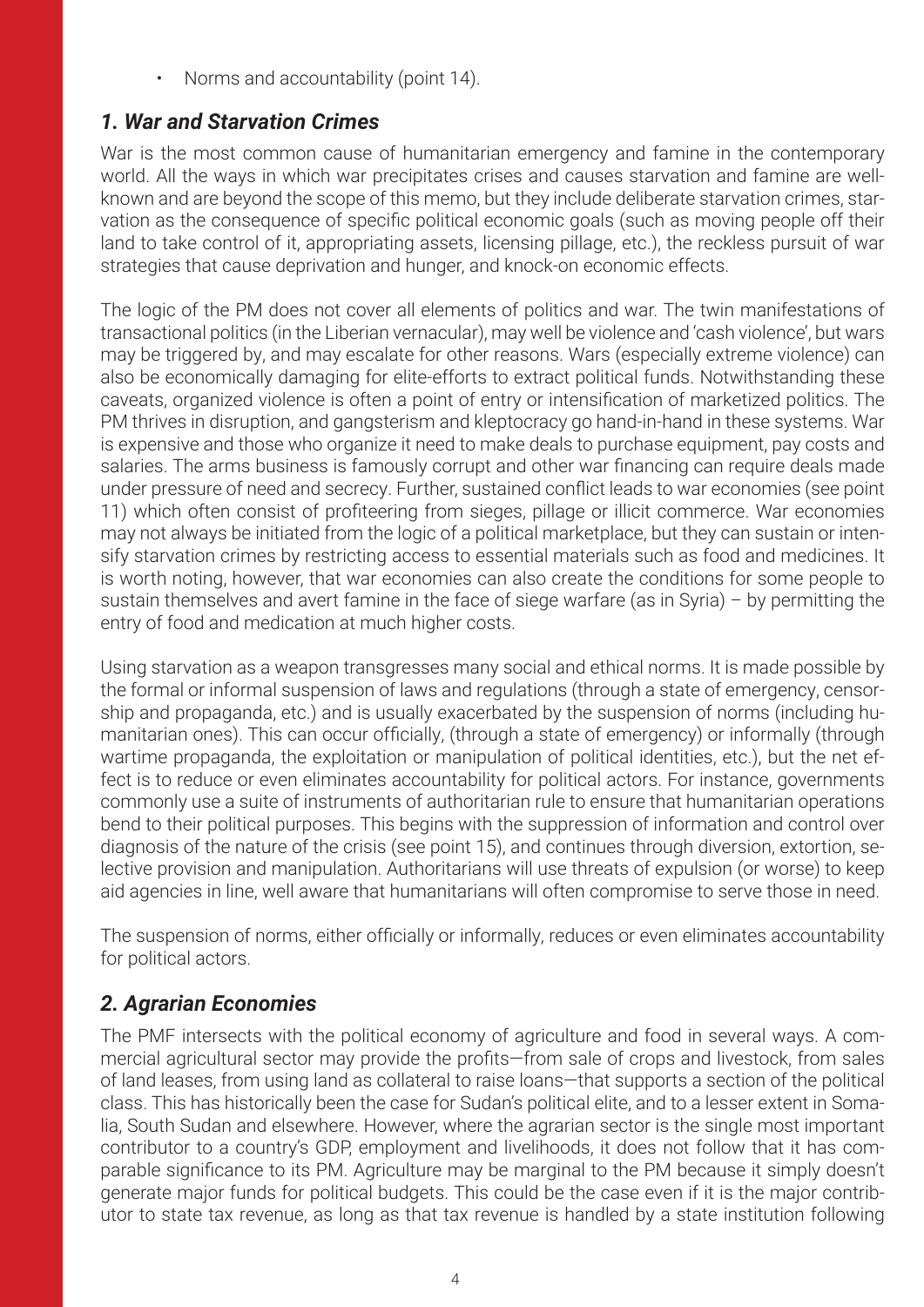bureaucratic procedures and rules, while in parallel political budgets are financed by (say) mineral revenues, bribes from construction contracts, or security cooperation.

In Sudan, commercial agriculture has historically generated profits for an indigenous capitalist class that used that profit to control state power. Additionally, capitalists used loans available on the basis of possessing land leases for other purposes including politics (this also happened in Somalia in the 1980s). The initial marketization of Sudanese politics was, however, driven primarily by the financial sector and corrupt dealings around foreign direct investment (among which agriculture played a part) and subsequently by oil. The increased cost of politics attendant on the political marketization in turn increased the incentives for the hyper-exploitative character of the Sudanese commercial agricultural sector.

Extraction from the agrarian sector may become crucial for elites to obtain disposal funds if other, more accessible sources of political finance collapse. This can mean a shift from relatively benign taxation of farming communities to violent plunder and land seizure, which bring humanitarian crises in their wake. In South Sudan, for instance, after the drying up of/reduction in oil revenues, President Salva Kiir has licensed localized pillage as a way of maintaining his dominant position in the PM. This has led to localized but extreme violence, as well as mass displacement, and precipitated short-term food crisis while re-shaping the longer-term political economy of the country and increasing the precarity of large numbers. In Northern Bahr el Ghazal, the process has taken place non-violently and through legal processes (for the most part), but no less ruthlessly.

#### *3. Urban Food Supplies*

In several cases, urban food consumption (and the macro-economic management required to facilitate it) emerged as a major political-economic issue and intermittently a PM one. Sudan and Syria are prominent instances. In both these cases, catering for urban food demands is a political priority and in the case of Sudan it is currently a serious obstacle to macroeconomic stabilization. Sudan is unusual in that urban food insecurity registered on the IPC scale in 2017 and subsequently: in most cases urban hunger is politically significant in a manner that is disproportionate to its relatively lower scale/intensity according to IPC metrics. That said, urban food protests are rarely a PM phenomenon; more often a demonstration of civicness and opposition to corruption.

Sudan provides an interesting and probably unique case in which there is both a highly extractive agrarian capitalist sector – with sesame, sheep, groundnuts, cotton, camels, and gum Arabic making up 45 per cent of commodity exports in 2019 (alongside produce such as sorghum which is important in bumper years), and an inordinately expensive urban food subsidy, importing wheat for city dwellers. Both elements are longstanding (i.e. they long preceded the emergence of Sudan's PM in the 1970s) but both intersect with it at important junctures. For much of the past decade, rural food producers accounted for about half of export earnings: food exports amounted to 3-4 percent of GDP. But most wheat was imported: wheat subsidies amounted to about 0.5 percent of GDP. Sudan is a special case not merely because it has urban food subsidies – these have long been widely used as a means of managing urban dissent – but because its urban food subsidies depend on foreign exchange generated mainly from food exports (except during the oil years 1999-2011). A further complicating factor is the existence of special discounted foreign exchange rates for wheat. Many well-connected interests clustered around the wheat trade, because it allowed them access to cheap foreign currency.

Commercial food imports can therefore be a source of both profit and political funds. In Syria, for instance import of wheat has become a way for the regime to both extract funds from, but also reward regime loyalists. Similarly in Somalia, both the export of products such as lemons and sesame, and food-imports remains a lucrative business. In fact, despite much productive land being under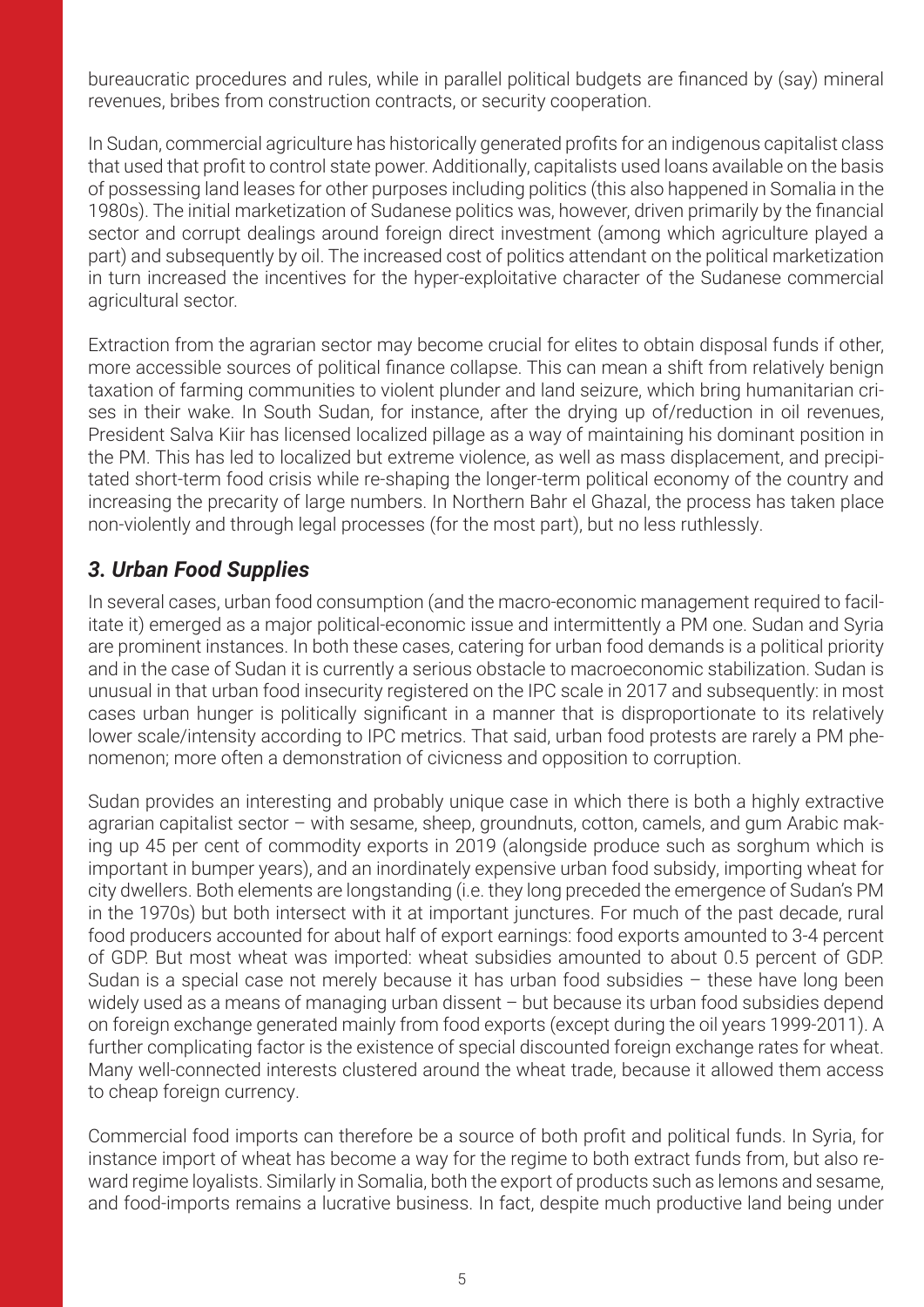al-Shabaab control, commercial cash crop production, trade, and food imports, are still controlled by a limited number of businesses (with at least implicit cooperation from al-Shabaab) – with often the same business involved in all three. The concentration of production, money transfer, and aid resources to a few actors, has arguably worsened the exploitation of marginalised and minority groups, many of whom have been displaced, and continues to generate rents for the highly transactional political system in Somalia.

#### *4. Humanitarian assistance, humanitarian spending and humanitarian entrepreneurship*

Humanitarian assistance is a public good that is, on principle, initiated and organized according to civic principles that counteract the logic of the PM. Aid to a suffering population can contradict or support the war aim of a belligerent. A humanitarian operation is also conducted by staff members who are witnesses who may publicize violations and bring pressure for them to be stopped. At minimum, a humanitarian operation is therefore a kind of civic institution that complicates the PM.

A humanitarian operation does not dismantle the PM but becomes part of it. Life-preserving assistance can benefit the leaders of the community targeted by violence and starvation, while impeding the war aims of those seeking that community's destruction. More commonly, the more powerful actors manipulate assistance to their advantage. Food aid can be a source of political finance either through large-scale organized diversion and theft (as with the Houthis in Yemen, or Somalia in the 1990s) through lucrative transport contracts (as in Somalia prior to 2011, and Darfur in 2005) or through large scale local purchase. Food aid allocations can be a form of reward and patronage. However, what we generally found was that humanitarian food aid was a relatively small contributor to political funding and relatively minor contributor to national budgets, compared to other sources such as minerals, except in Somalia. And even in the countries with the highest quantities of food aid per capita, food aid does not make up a significant proportion of consumption outside a few crisis areas.

In some cases, humanitarian aid has influenced the workings of the PM. Somalia is the principal case: business fortunes and political careers were launched on the back of the massive international spending in Somalia during the UNITAF-UNOSOM period of 1992-94, and the food aid delivery contracts of the 2000s also assisted the commercial and political ambitions of some members of the elite. The post-2011 shift from food aid to cash has altered the beneficiaries of the humanitarian programming: the food trucking cartel has been broken and money transfer companies are now the commercial actors who gain (though aid vouchers are not sufficiently large to be their main business). The recent shift has not changed the overall structure of Somalia's PM, but some of the commercial beneficiaries are different, and in turn some politicians have been advantaged and others disadvantaged.

The role of humanitarian aid in a PM can change over time. In South Sudan, aid was a crucial resource for all parties in the civil war in the 1990s. It became marginal when the country's politics were funded by oil. During the recent war, it has become more important once again, especially at a local level, where humanitarian operations, facilities and commodities become important sources of political finance. In Yemen, the selective allocation of humanitarian aid is a means of rewarding constituency leaders. The DRC case study of Kasai was notable in that there was no substantial humanitarian aid operation to be coopted, and the resources from those relief operations were insignificant compared to those available from mining.

Humanitarian aid may also be more significant at the local level (including within capital cities' economies). An example of this is in South Sudan and Somalia where it can be a significant source of local political revenue through corrupt levies and taxes, and through the profits from renting out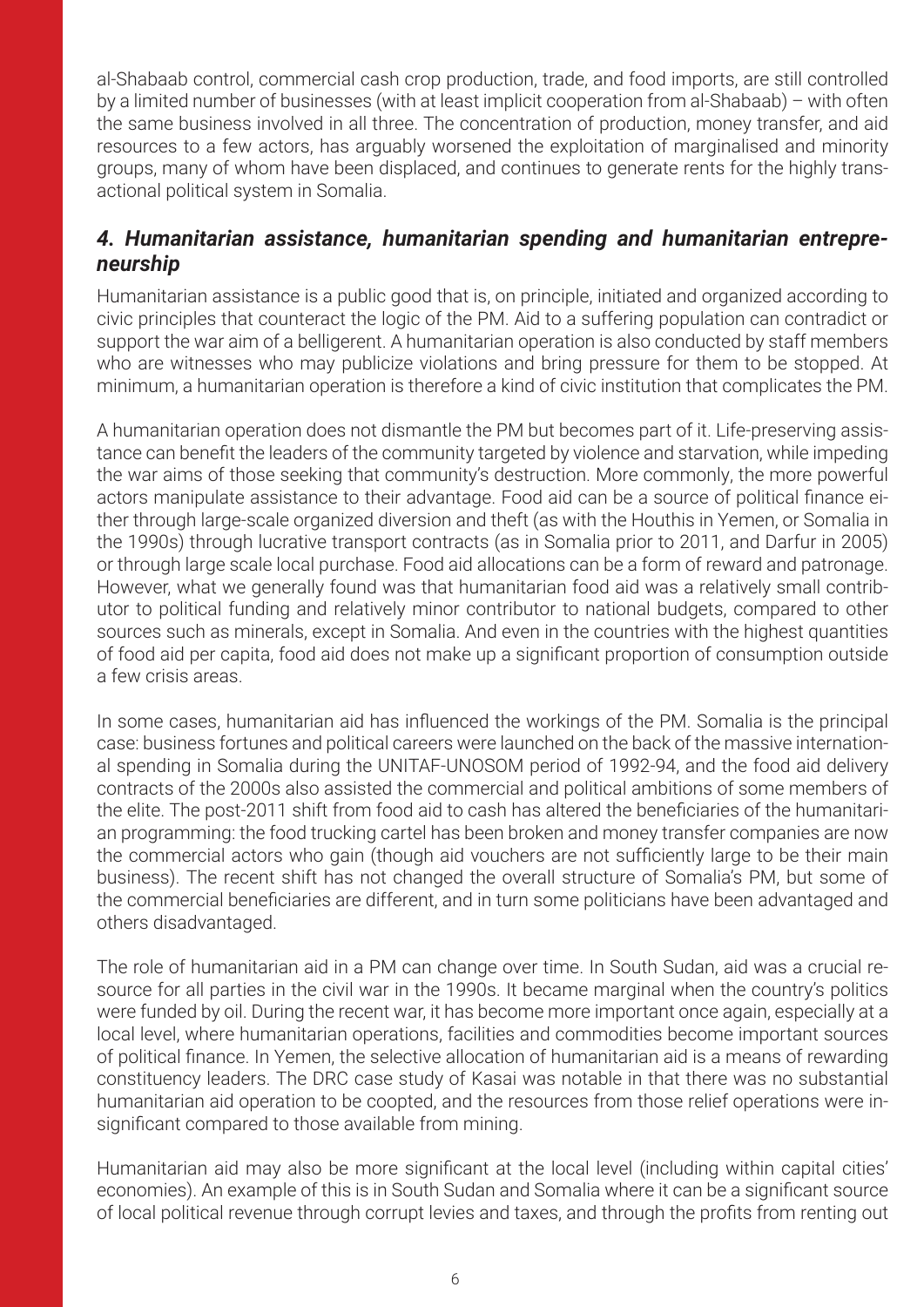NGO compounds (which house humanitarian operations).

An issue that was touched upon in several case studies (Somalia, South Sudan, Syria) was that local humanitarian actors of all kinds can also be PM operators, using the same kinds of skills as politicians including maintaining political networks and monitoring shifts in the PM, constantly negotiating their position and adjusting it accordingly, and brokering information and access. They are political actors of necessity, but with humanitarian goals.

One of the unforeseen consequences of sustained international humanitarian presence and funding is that these people have an opportunity for in-country employment that would otherwise not exist: humanitarian operations sustain this class or cadre of individuals who are indispensable for both short-term humanitarian programming and also for the longer-term norms and ethics of society.

The overarching point here is that the different actors in a PM, including humanitarians try and work within the structural constraints of the political system as best as they can, to achieve their own goals. In some cases, local individuals and organizations are able to navigate the PM better than other (international) humanitarian organizations.

### *5. (Lack of) Economic Reform*

A pervasive impact of a PM system is that it obstructs economic reform intended to stabilize the economy and provide public goods. In some contexts the entire national economic strategy has been geared towards corrupt activities – such as in Zaire under Mobutu, continuing to the economic networks which dominate commercial activity in present day DRC. In others, even when funds are available for investment in public goods, they may be diverted towards sustenance of a bloated security sector or used to maintain expensive patronage networks. For instance, even when oil revenues were at their peak in Yemen, President Ali Abdalla Saleh in Yemen obstructed investment because of his fear that it would empower opposition and weaken the dominance of his 'big-tent' patronage system, and all case studies could well have included numerous such cases. Such transactional demands operate at an international level too: an example is the demand of the Trump Administration and the UAE to Sudan that it recognize Israel as a *quid pro quo* for lifting the state sponsor of terror designation.

The way in which the PMF turbo-charges political business as normal as the driving force in politics makes this resistance to reform a fundamental feature of PM countries, and forms an essential part of the context of humanitarian crisis. This also leaves humanitarians at a persistent structural disadvantage *vis-à-vis* transactional politicians.

#### *6. Macroeconomic (Mis-)Management*

Following from point (5), most PMs are characterized by some form of macro-economic mismanagement (i.e. deviation from established best practices of economic governance) which commonly forms a backdrop to humanitarian crisis. From the perspective of elites, decisions that are irrational in terms of fiscally responsible and pro-growth economic strategy, may be perfectly rational according to the logic of the PM. One particular example of how macroeconomic (public) institutions can be instrumentalized for political purposes with major negative implications for food security is central banks. The Central Bank of Yemen was relocated from Sana'a to Aden and ceased paying civil service salaries in Houthi-controlled areas for political reasons, contributing to the disastrous fall in incomes in those areas. The Central Bank of Sudan was requisitioned by the former regime as a gold purchasing agent in order to secure both state and political finance, which was an inflationary strategy that contributed to the collapse in real incomes in Sudan.

Inflation itself can be an instrument of political-economic power shift, depriving those reliant on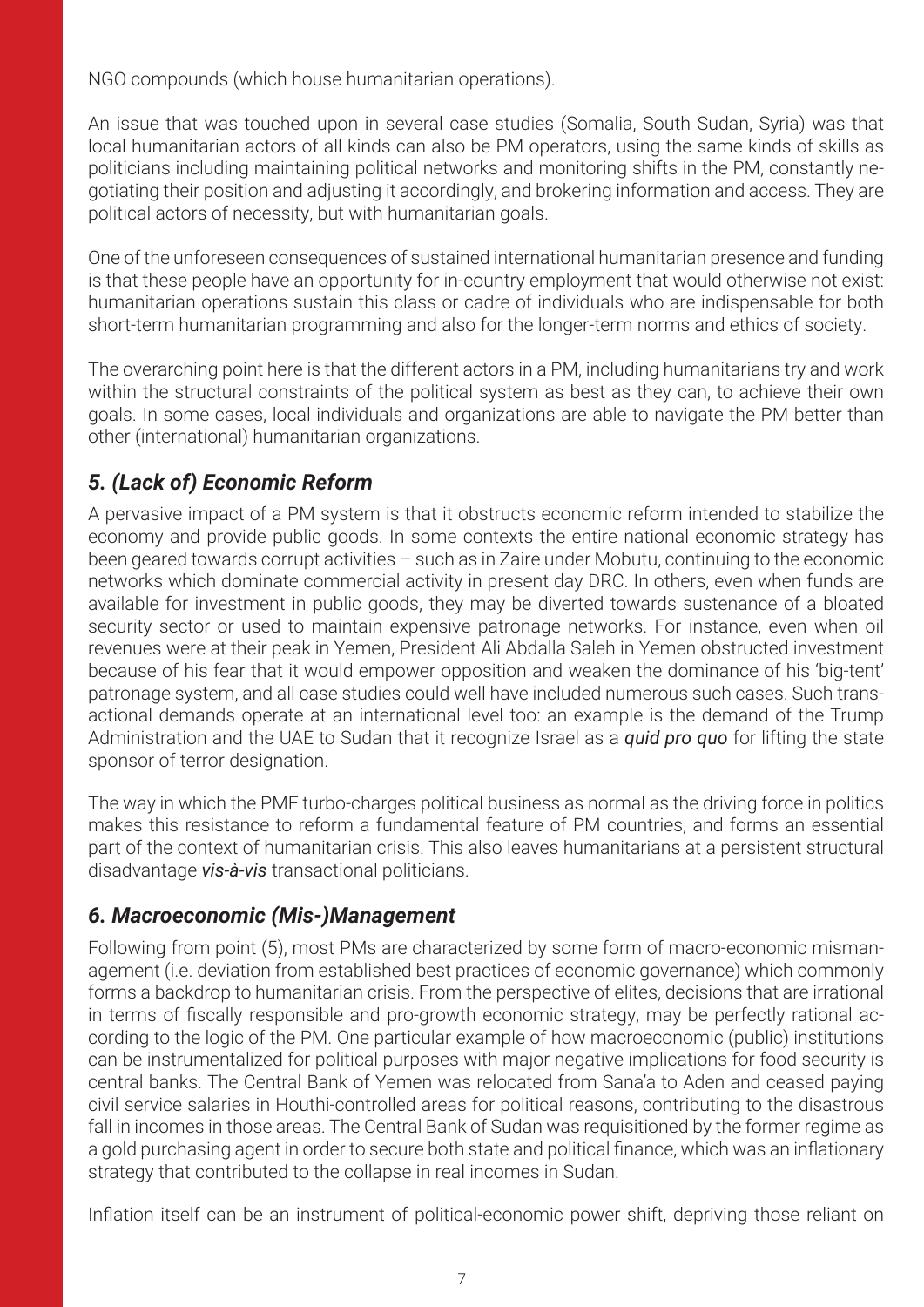wages and local currency activities, and benefiting those with access to hard currency or gold. An inflationary strategy may be both the outcome of an attempt to manage the competing demands of political constituencies, and a deliberate transfer of wealth. However, inflation can be a dangerous or counter-productive tool: in South Sudan it has hit hardest at the pro-government constituencies which relied most heavily on salaried jobs and markets, causing hunger in areas not directly affected by fighting. In Sudan it was a major factor behind the uprising that overthrew President Omar al-Bashir.

#### *7. Economic Reconstruction*

In a PM, contracts for post-conflict reconstruction are often awarded on a crony capitalist basis: those who contribute to political budgets get the contracts. This is happening now in Syria, where contracts for import of food and oil have been used to channel public resources to elites allied to the regime. In turn this can lead to undermining food security both by eliminating employment and livelihoods, and by large scale land acquisition. Similar dynamics have been observed in Somalia, as noted above. The Sudan government has tried to do this in the agricultural sector but foreign investors are mostly leery.

The same infrastructure projects that are designed to promote economic development, such as roads, bridges, and electrification may also create new vulnerabilities in times of conflict. This is dramatically the case in a complex and urbanized middle-income country such as Syria but can also be seen a smaller way in South Sudan, where improved access to rural areas has exposed previously remote communities to attack.

#### *8. Peripheral Governance*

The characteristic form of peripheral governance in a PM country is that rural areas are managed on the basis of a violent, monetized patronage system, with authority over localities delegated to provincial elites (tribal leaders, militia leaders, political-military entrepreneurs). This creates systems constantly in local political turmoil with competitive bargaining for meager resources provided from the center, a turbulent version of the old divide-and-rule strategy. The central elite PM rationale for peripheral governance includes (a) resource extraction where those resources can contribute to political finance (e.g. artisanal minerals, timber), (b) keeping those provincial leaders either loyal or preoccupied with their own local affairs, (c) keeping down administrative costs, and (d) the cheap mobilization of male labour for organized violence.

This also creates incentives local elites to rebel, using violence as a means of communication and bargaining. The case study of Kasai in DRC is an example of how competing claims over a particular chieftainship led to a rebellion which then fragmented and became a highly disruptive conflict with a humanitarian crisis in train. The origins of Boko Haram in north-eastern Nigeria are comparable, with the added twist that militia groups were mobilized initially for gubernatorial elections with the blessing of the central authorities. It is also a recurrent feature of South Sudan and Darfur. In both these cases, rivalries among central elites (the Islamists in Khartoum after the 2000 split, the South Sudanese after the recent peace agreement) were displaced to the peripheries where they took on violent forms, with serious humanitarian consequences.

The ways in which President Saleh managed Yemen's peripheries is perhaps the pre-eminent example of peripheral governance through disorder. Saleh went so far as to foment local wars in order to keep his own rivals busy fighting, and consuming their own military resources in those wars, so as to reduce their challenge to his power. Along with the Nigerian case, this also shows how these strategies can backfire on the leader when provincial rebels (the Houthis, Boko Haram) become more powerful than anticipated.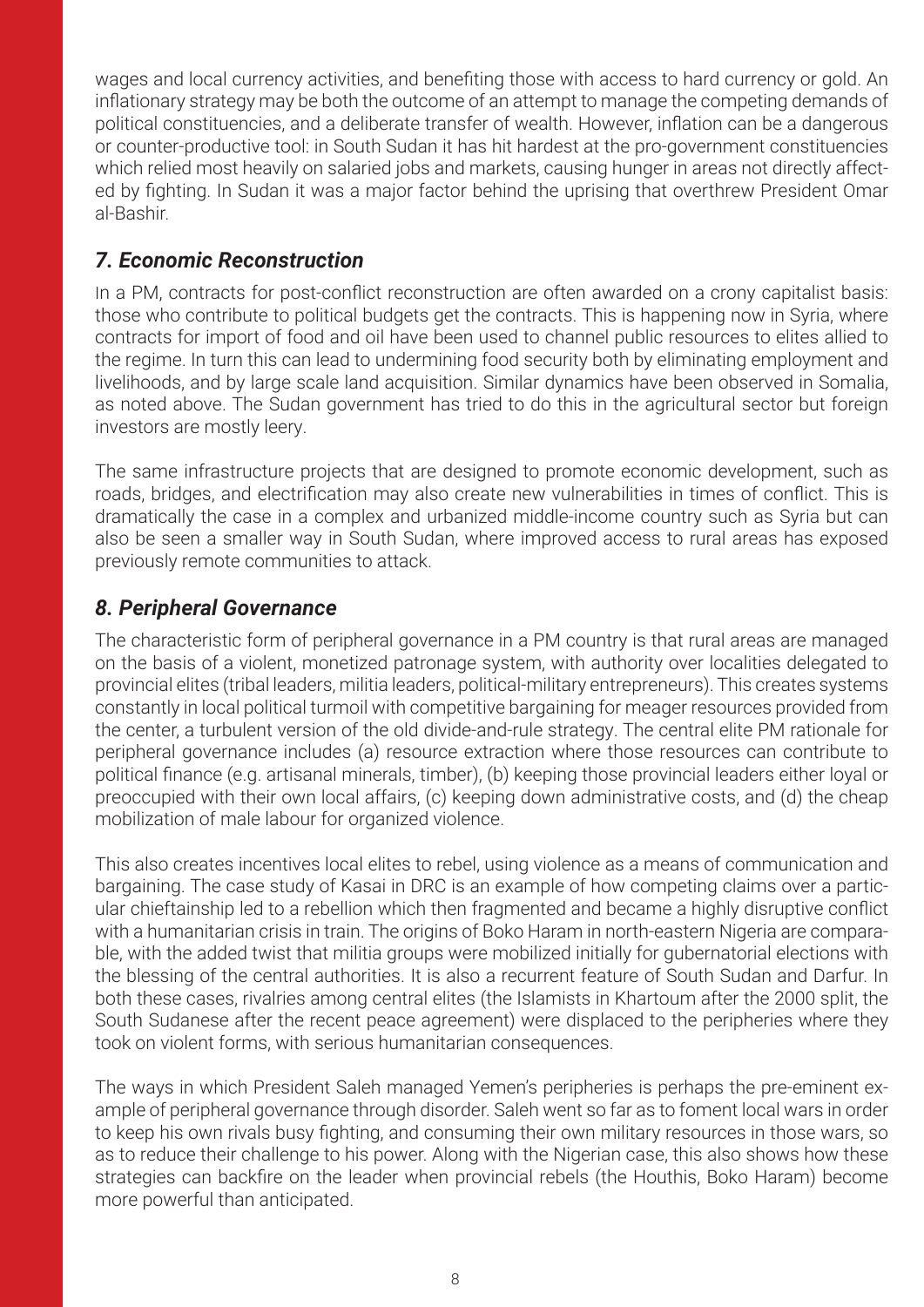One of the instruments of patronage in a PM system is license to act with impunity. This means that a ruler can reward a local actor not with direct cash payment but with an assurance that he can do whatever he wants to enrich himself, and to sustain his own political business, and will not have to report back. That can include extractive or predatory taxation, raiding and cattle rustling, and other activities that cause local micro-famines.

#### *9. Local manifestation of starvation crimes*

The logic of the PM operates at all levels: it is applicable to the bargaining and use of violence among local elites as much as national ones. Although the main focus of applying the PMF in our cases has been at country level, when the focus is changed to provincial or local level, the same calculus is relevant, but belligerents methods for inflicting starvation vary. The norms against deliberate starvation are usually strong at local level; however, once these norms have been overridden by the logic of the PM, then local perpetrators who know the targeted communities and households the best can inflict the most damage. The larger point is that in PMs, normative safeguards against the highly localized use of extreme organized violence, including starvation crimes can be eroded relatively easily, with severe humanitarian consequences.

One of the striking observations from South Sudan was that local militia forces were more efficient perpetrators of starvation against neighbouring communities than forces drawn from further away. The reason for this was that militiamen from a neighbouring community know more about the assets and livelihoods of the target group and can more thoroughly loot them, hunting down people, livestock, food stores and other assets that are hidden away. They may also be able to put those assets (e.g. livestock) to more immediate use. This has implications for early warning and operational planning – for instance, knowing the identity of the belligerents may help humanitarians plan for the extent of damage to which they will need to respond.

This finding also contradicts a commonly held assumption among humanitarians that 'local' or 'communal' forms of organized violence are inherently less impactful on food security than those involving formally recognized armed actors like rebel groups and government forces.

#### *10. Generating an exploitable and cheap source of labour*

A feature across several case studies was that humanitarian crisis served as a mechanism for generating a cheap labour force (albeit as a second degree impact rather than an intended consequence). In turn, cheap labour was beneficial to both agrarian capitalists (in Sudan), urban contractors (in Somalia), and military recruiters (everywhere). In general, conflict and resulting displacement accelerate the evolution of capitalist labour markets as the displaced join the ranks of the urban poor earning a livelihood from informal work.

A displaced population can also be a magnet to attract humanitarian aid, which can sustain that population as a reserve labour force or a recruiting pool for militiamen or gangs. Those who broker access to the displaced populations, and especially those who control the allocation and handling of relief commodities, can be politically empowered and also reap material rewards. This has been well documented in Somalia, where 'gatekeepers' control access to IDP sites and IDP populations, requiring humanitarian actors to negotiate with them.

On the other hand, the humanitarian crises in Darfur and north-eastern Nigeria occurred in peripheral areas in which there is little or no commercial agriculture, and the greater part of the displaced labour generated by these crises is not integrated into local capitalist labour markets. To the contrary, the displaced are seen as an economic burden and a security threat. This shows how a violent political economy can generate internal contradictions. It is possible that agrarian capitalists may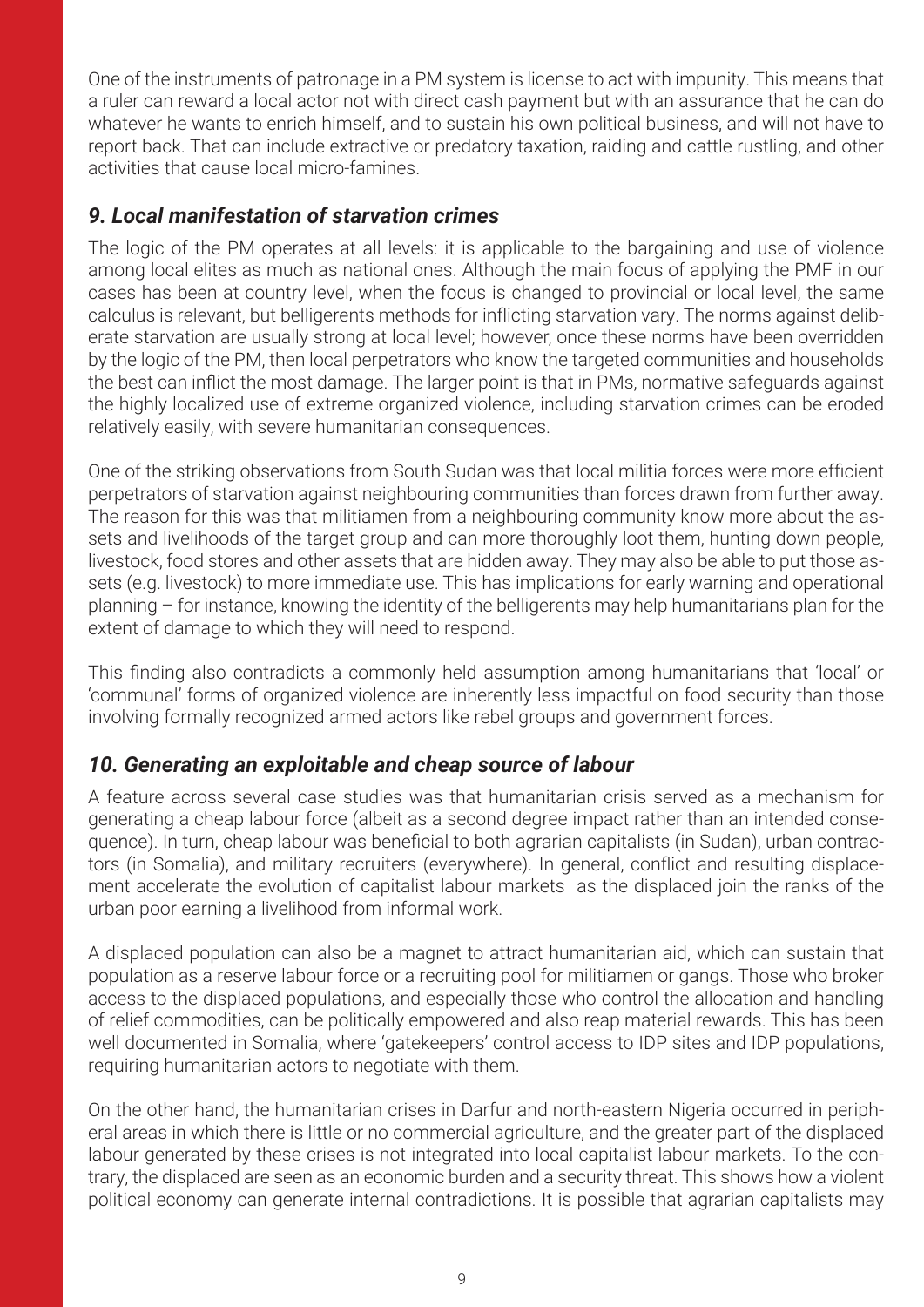later take advantage of emptied lands and dislocated populations, but this was not a driving force in these crises.

#### *11. War Economies*

The expression 'war economies' encompasses a wide variety of phenomena, but at its simplest can be used to refer to commercial transacting (including for private enrichment) among armed groups and businesspersons (usually men) in conflict. This is, of course, different from the PMF which is a broader framework for understanding a political system where transactional politics are dominant. These can exist independently of each other, but war economies are fertile breeding grounds for the broader marketization of politics and are often a characteristic of armed conflicts in political markets.

In every case examined, a war economy had developed that was intertwined with the humanitarian crisis. There were clear examples of collusion across front lines in many cases, usually for profiteering – with the most egregious examples being trade around and smuggling of weapons between belligerents. They were also characterized by the extraction of resources from the movement of goods and people, and more generally by pillage, various forms of licit and illicit taxation, and shakedowns. The diversion, taxation and looting of aid and humanitarian resources is often a central feature of these war economies. In fact, in some of our cases, as interests in the war economy became more entrenched, battles became rarer, frontlines crystallized and cooperation between warring factions became common; armed operations were undertaken more for commercial purposes than in pursuit of military victory. These have first order impacts on humanitarian crises, but the increased taxation of mobility which is central to livelihoods (whether that is cyclical labour migration or the movement of livestock) can exacerbate hunger and food insecurity.

Sieges are an extreme example of control over mobility and trade. Sieges were usually instigated as military tactics for specific military goals, but as wars continued, profits were made from the status quo. The most striking case is Syria, in which smugglers were able to make windfall profits from the price gradients for essential goods between the besieged enclaves and other parts of the country. This quickly led to the organization of a parallel economy. Not only did these activities generate commercial profits and personal fortunes, but the money involved was sometimes put to political purposes, and the points at which profits were extracted—e.g. checkpoints, tunnels, permissions from the security forces—became commodities to be traded or a cause of political strife and security incidents as belligerents fought to control the lucrative source of income. A checkpoint could be bought and sold between different factions, either units within the same armed group or even across contending groups. The political economy of siege, sustained by the logic of the PM, created very high prices for essential food and medicine, deepening and prolonging the humanitarian crisis.

Similar dynamics were seen at work in the counter-insurgency against Boko Haram in Nigeria. Possibly, there are similar dynamics in the case of the blockade of the Houthi-controlled areas of Yemen.

One striking feature of extremist insurgencies was that as conflicts continued, they shifted from being principally ideological actors to more pragmatic PM operators concerned with maintaining their political businesses. This was the case with al-Shabaab in Somalia and Boko Haram in Nigeria: as the wars wore on, they became more akin to political market rivalries and less ideological confrontations. The question of whether this applied to extremist groups in Syria including ISIS remained unresolved. That said, mobilizing on the basis of fundamentalist Islam offers some organizational advantages that play well in the political marketplace, including an efficient and credible judicial system and cheap means of enforcing loyalty. Jihadist insurgencies appeared to operate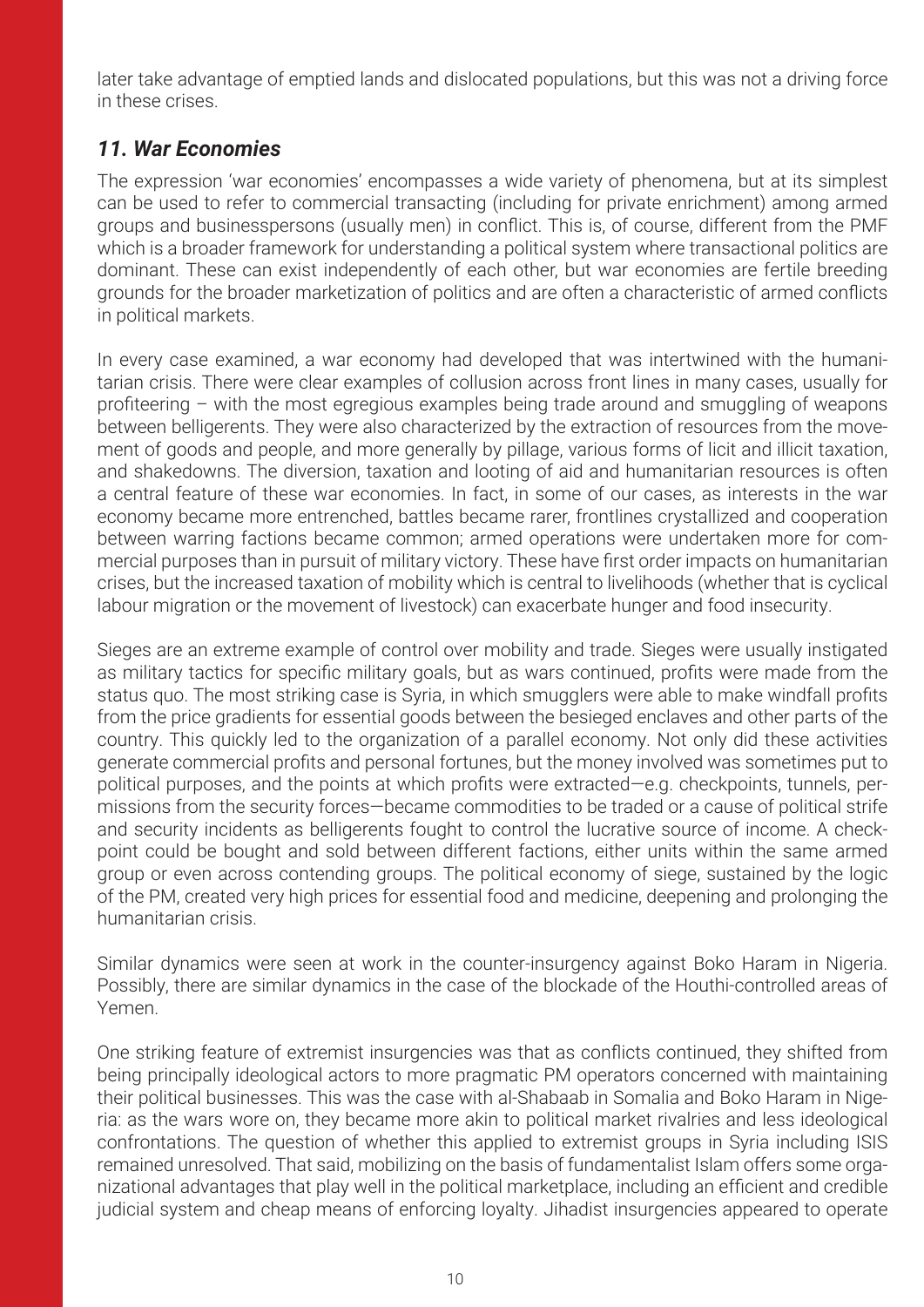their own specific segment of a political marketplace, insulated from broader national PMs, but also with specific transactions across the front lines with their adversaries.

#### *12. Peace Agreements*

In the PMF, a peace agreement is a share-out of the spoils among political-military elites with the blessing that whatever violence follows either doesn't matter or is a legitimate implementation of the agreement (e.g. through suppressing or disarming spoilers and holdouts). Humanitarians sometimes tend to assume that all peace agreements are created equal  $-$  in other words that peace is good, and agreements about peace all the more so. A corollary is that if there is an agreement about peace, then humanitarian needs will immediately begin dropping and the mass return of the displaced will proceed accordingly.

In reality, and in the short term, a ceasefire and peace agreement can often bring positive humanitarian outcomes. They can end fighting, open up markets and trade routes, allow people to move, end sieges, allow humanitarian aid, etc. But if a peace agreement falls apart, the humanitarian consequences can be worse than if it had not been attempted. The collapse of the ARCSS in South Sudan in 2016 is an example. What followed was an extension of war, pillage and displacement into areas that had not been severely affected in the immediately preceding war, and new rounds of destruction including starvation crimes and the declaration of the first famine since Somalia in 2011. In some cases, even just initiating negotiation of a peace agreement can cause a rise in violence, as belligerents try to fight their way into a better negotiating position. PM analysis of the 'real politics' needs to therefore inform humanitarian analysis of the situation in a country regardless of what is agreed on paper.

In the longer term, a peace bargain that consolidates the PM can keep a country vulnerable to humanitarian (and especially food) crisis, or even make those risks even worse. If the PM continues to dominate elite politics, then it is likely that provisions for public goods (democratization, justice, land reform) will be slow-tracked or forgotten altogether. Indeed, a peace agreement that provides for competitive elections in a PM is an invitation for intensified political rivalries and the diversion of ever-larger amounts of money into political budgets for the purposes of winning elections. If a PM formula for providing jobs and licenses at local levels reproduces the existing form of peripheral governance, then we cannot expect fundamental change at that level (and in fact ignoring localized PM dynamics and their linkages to broader political shifts can actively impede the work of humanitarians). Finally, if peace deals include provisions for continuing or extending an exploitative political economy, they will not promote food security. Instead the result could be the extension of agrarian capitalism into areas of smallholder farming or post-conflict reconstruction contracts that undermine livelihoods.

#### *13. Information and Labelling*

Three of our case studies were marked by controversy over humanitarian information and diagnosis. In Nigeria, 'Famine' (IPC Phase 5) was retrospectively diagnosed by external actors some months after it had occurred, a situation that reveals the shortcomings of an 'early warning' system based on complex information gathering and analysis—where the precise types of information (quantified food consumption gaps, acute malnutrition and/or mortality rates, etc.) are not available, the diagnosis simply cannot be made. In Yemen, hindrances to access for humanitarians has led to recurrent information vacuums, allowing the belligerents to claim that famine is not occurring. In South Sudan, where better information is available, the government has used its position as the chair of the national IPC committee to change classifications, including from Phase 5 to Phase 4 for both proportions of an affected population and geographic areas, i.e. downgrading from 'Famine/ Catastrophe' to 'Emergency'. This is done for political reasons, not least of all to deflect potential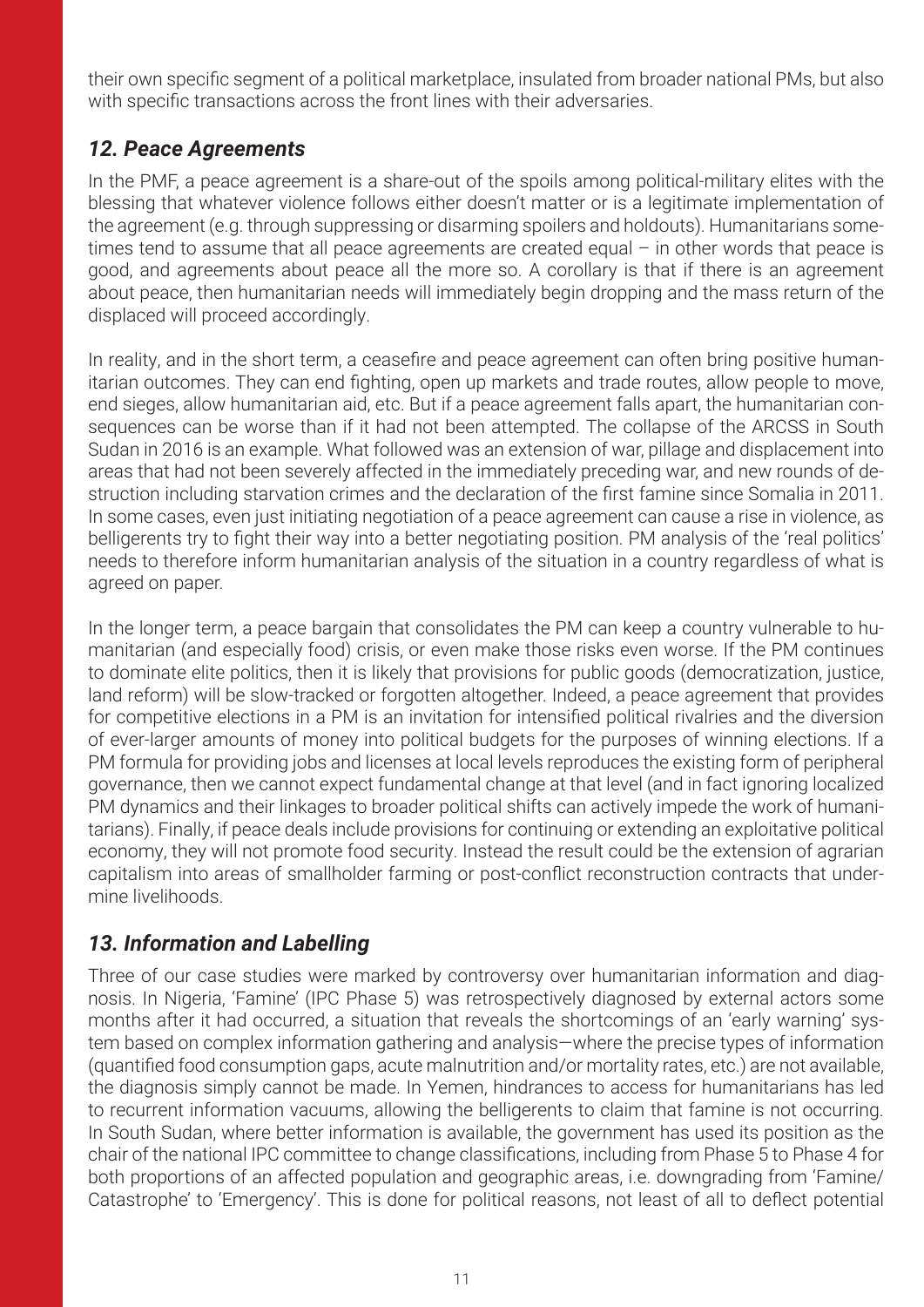calls for accountability. The great majority of deaths from hunger and disease occur in widespread phases 3 and 4 ('Crisis' and 'Emergency').

In a PM, especially a violent conflict, information and labels become subject to transactional political logic: they are bargained over. In the case of Nigeria, the government likely feared that the declaration of an emergency would divert donor funds to humanitarian activities, controlled by the UN and large INGOs, reducing funding to development programmes in which the government was the partner, and which could be more easily utilized for advantage in the PM. In the most extreme example, Syria simply blocks IPC analysis. Although outright corruption of the IPC process has not been documented, the political pressures on humanitarian practitioners and government officials in an IPC process can be considerable.

#### *14. Norms and Accountability*

The PMF is a materialist logic driven by power and assisted by greed. Humane norms don't apply. Insofar as members of the political elite treat one another with respect and courtesy it is for instrumental reasons: it's better to have a reputation among potential allies for treating them respectfully. As regards ordinary citizens and especially the poor, their rights and welfare are low priorities for elites. The PMF therefore follows a basically inhumane logic, although of course there are social pressures on politicians and leaders to prevent famine among their followers, their political 'constituencies' and soldiers. This was clear across all case studies. The humanitarian principles of humanity, impartiality, neutrality, and independence are largely antithetical to the perspective and constraints of actors within a PM – a gap in viewpoints that can hinder mutual understanding and progress on operational issues like humanitarian access. Humanitarians, and especially donor officials, also often arrive in crisis situations assuming good faith actors, or that actors can be moulded in this image over time. Applying the PMF can help them add nuance to their analysis and understanding.

In general, the principles and institutions for accountability are public goods that do not find support within the PMF. This applies both to criminal accountability ('for my friends, impunity; for my enemies, the law') and to political accountability (elections are to be bought or stolen). Success is its own justification; power legitimates itself; a crucial resource of the ruler is bestowing impunity (legal, political-administrative and in official discourse) – on his agents and licensees.

The intersection between the PMF and the framework of starvation crimes will be the focus of a separate paper. Among the key points are the following. Concerning individual responsibility for acts of starvation, the PMF provides some context but no exculpation. It points to the likelihood that middle-ranking political and military actors may be those responsible for the most egregious starvation crimes, perpetrated against neighbouring communities. Concerning higher level responsibility, the PMF provides tools for understanding the operation of conspiracy and joint criminal enterprise.

Looking more widely to political accountability for acts of commission and omission that contribute to famine, the PMF helps explain why there is so little reform of recurrently faminogenic political systems. Once the PM becomes normalized, layered on top of a malign political economy or a violently turbulent system of peripheral governance, then carrying on political business as normal becomes a sin of omission, because we know enough to be grimly confident that humanitarian crises will occur, unless something is done to stop them.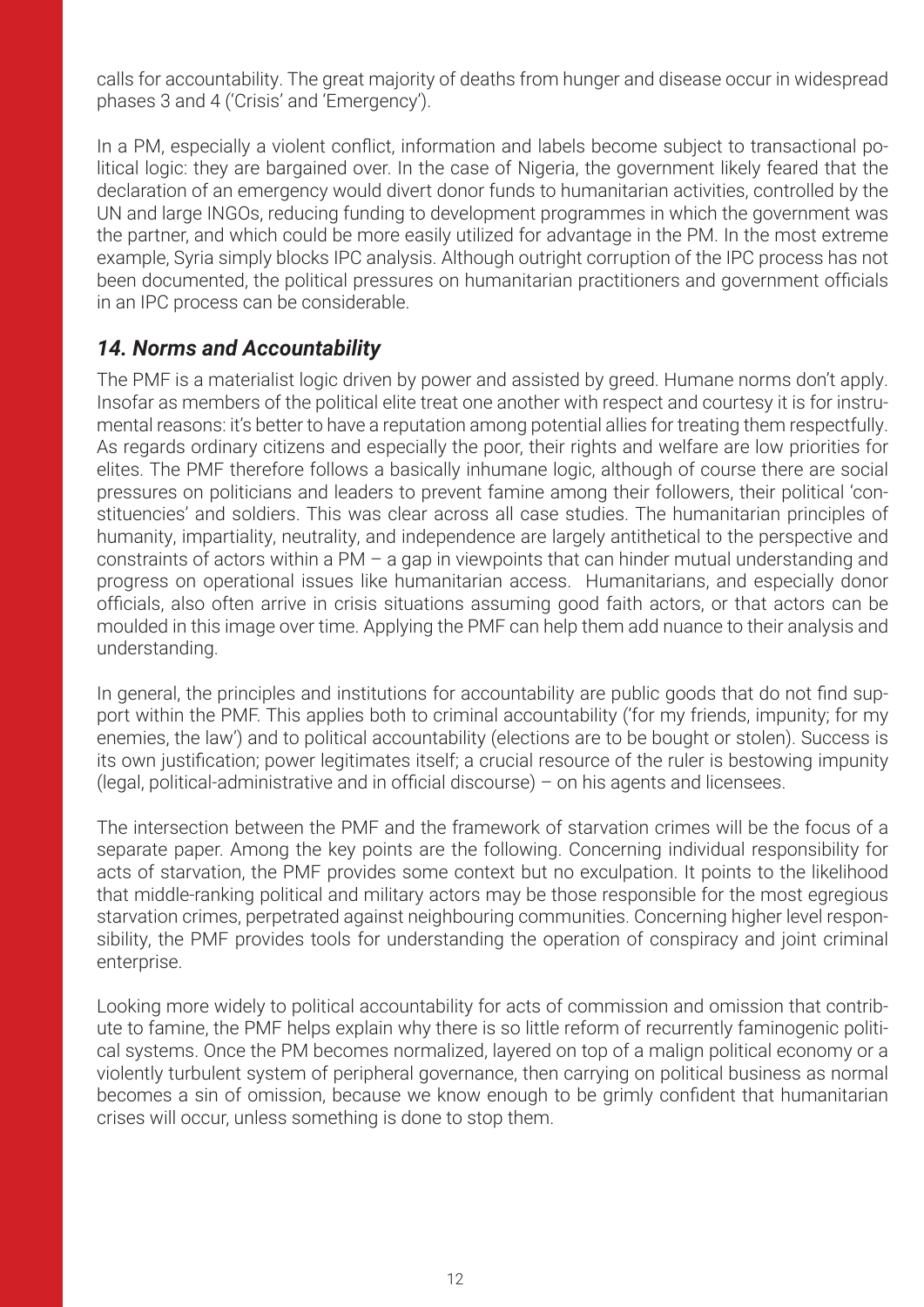## **III. Conclusion**

The PMF provides a template for evaluating 'political business as usual' and thereby challenging humanitarians to identify what they need to do differently in order for a malign, faminogenic system to function in a different manner. The point is not that humanitarians ought to be trying to change a PM into a functional, institutionalized democracy – that is neither their mandate nor their mission. In recent years, the concept of the 'triple nexus' has expanded the narrow definition of humanitarianism considerably by aspiring to transform the way that humanitarian, development and peace activities are planned, implemented and financed in fragile situations. However, the key point is that humanitarians are trying to operate within a PM while doing the least harm possible and maximizing positive impact, including contributions to peace across all their programming. The PMF contributes to this by allowing humanitarians to test their basic assumptions, and to conduct more precise and nuanced analysis about the likely contours of the humanitarian crises and the impact of their interventions.